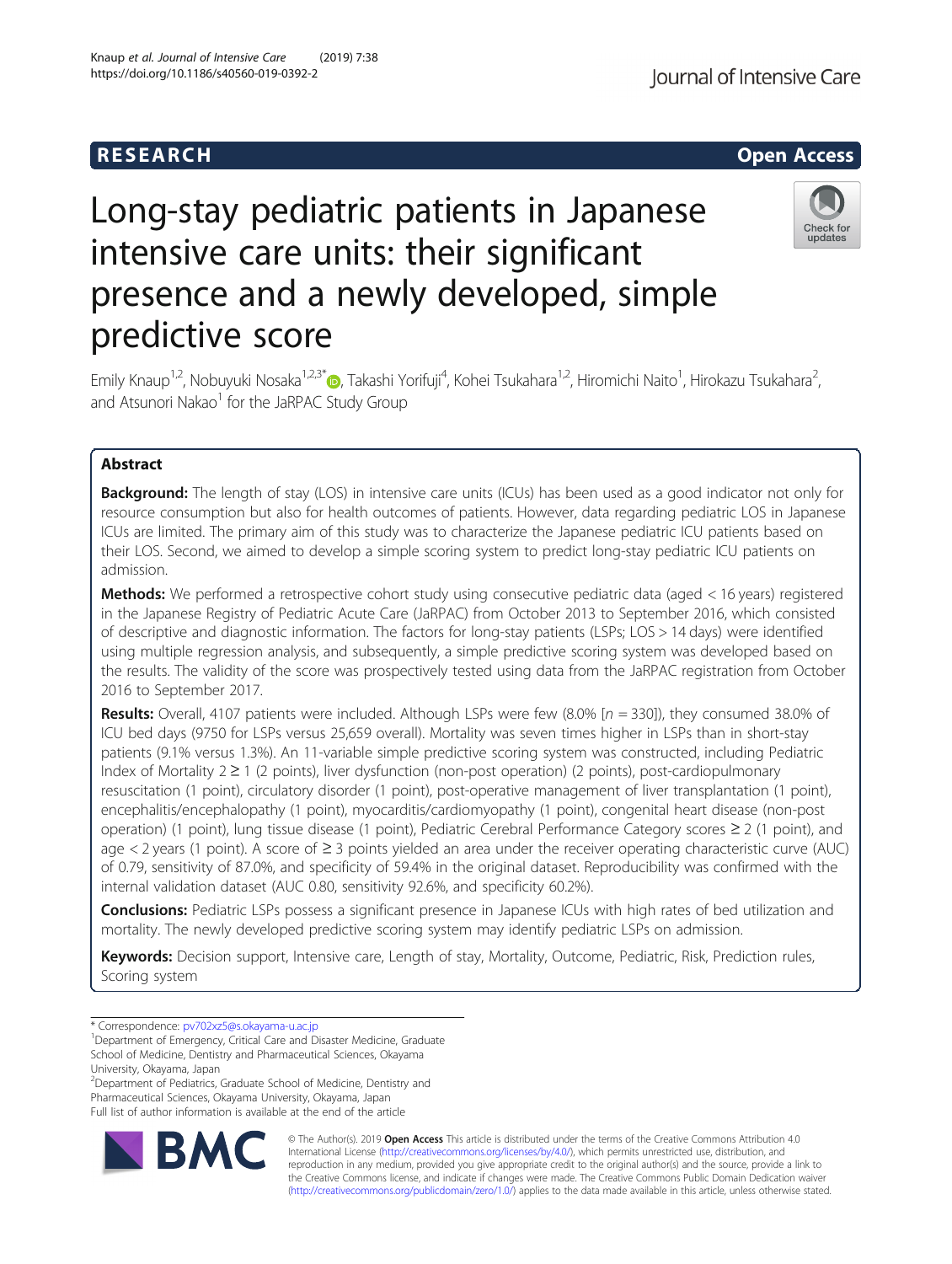## Background

Long-stay patients (LSPs) in intensive care units (ICUs) are generally accepted as being susceptible to higher mortality than short-stay patients (SSPs) [\[1](#page-10-0)]. In addition, they consume a higher amount of medical costs, resources, and ICU capacity [[2\]](#page-10-0). Since the 1980s, when pediatric LSPs in ICUs first got attention in research [\[3](#page-10-0)], the number of pediatric LSPs in ICUs has been increasing, with the development of life-supporting skills and technologies such as the availability of the pediatric advanced life support course or extracorporeal membrane oxygenation therapy [\[4](#page-10-0)]. Multiple studies reported that they are responsible for more than one third of ICU bed days although the proportion of LSPs among the entire admitted population is smaller than 10% [[3](#page-10-0), [5](#page-10-0)–[7](#page-10-0)]. It is often the case for pediatric LSPs that their functional outcomes are unfavorable (moderate or severe disabilities, and death) [[8\]](#page-10-0). Although these basic data are essential for discussion to improve the current ICU practices for pediatric patients, Japan has little data about pediatric LSPs in the ICU.

Predicting LSPs in ICUs on admission has been another interest of research for decades [\[6](#page-10-0), [9](#page-10-0)–[12\]](#page-11-0). Appropriate prediction might provide practical assistance for proactive patient management in ICUs  $[11]$ . Health care teams could be dedicated to communicate and purvey sufficient information to families and clinicians could deliberately provide preventive care against different complications. ICU staff could systematically schedule bed use and medical resources. Experienced ICU staff might be able to predict pediatric LSPs on admission; however, this would be unreliable. In fact, clinicians could predict LSPs less correctly than SSPs in adult ICU settings [\[13\]](#page-11-0). There have been several studies in the USA that attempted to develop predictive models for the length of stay (LOS) of pediatric patients in the ICU  $[5, 6]$  $[5, 6]$  $[5, 6]$  $[5, 6]$  $[5, 6]$ . However, it is easily assumed that these foreign models have limited applicability to pediatric populations in Japanese ICUs because of the wide differences in common diseases among children and health care systems [[14](#page-11-0), [15](#page-11-0)]. Moreover, the discussion regarding LSP prediction for pediatric patients in the ICU is still poor in Japanese ICUs.

The paucity of data prompted us to survey the pediatric LSP population in Japanese ICUs and to create a useful system to identify them in the early ICU course, using consecutive pediatric data (< 16 years old) registered in the Japanese Registry of Pediatric Acute Care (JaRPAC).

## Methods

## JaRPAC overview

JaRPAC is an observational, multicenter, prospective database that contains data on consecutive pediatric patients admitted to ICUs in Japan. The registry was started on October 1, 2013. The study is mainly led by the pediatric committee of the Japanese Society for Emergency Medicine and the study website can be reached at jarpac.org. The JaRPAC registry includes information on admitted patients to ICU or those who died in the emergency room. The subjects in children's hospitals are all registered regardless of their age, while those in other hospitals are registered if their age is less than 16 years. Otherwise, no exclusion criteria are applied to the registry. Using application software designated for this database, patients' data are collected with 23 variables at admission and 27 variables at discharge from ICU, including data regarding pre-hospital management, the predictive death rate, demographics, treatments, and outcomes. The software equips automated logic checks to avoid miss-hit or data deficiencies. The registry is securely held at the National Center of Child Health and Development (NCCHD) and anonymized data are provided to the principal investigator on request with a specific study protocol that was approved by the JaR-PAC steering committee. The study results are available to the public in the form of annual reports, conference abstracts, and peer-reviewed publications.

## Patient data

We obtained the following 3 year JaRPAC data of consecutive patients aged less than 16 years who were admitted to ICU from October 2013 to September 2016 to survey the characteristics of pediatric LSPs in ICUs (analysis dataset): sex, age in month, dates of admission and discharge from the ICU, reasons for ICU admission, diagnosis at discharge, disease category, elective/emergency admission status, cardiopulmonary resuscitation (CPR) before admission or during the ICU stay, Pediatric Index of Mortality 2 (PIM2) [[16\]](#page-11-0), chromosome abnormalities, discharge disposition, and Pediatric Cerebral Performance Category (PCPC) score [\[17](#page-11-0)] before admission and at discharge from the ICU. The Injury Severity Score (ISS) [[18\]](#page-11-0) was extracted for all patients with injuries. JaR-PAC codes the reason for admission into seven categories: postoperative management, post CPR, respiratory distress, circulatory disorder, neurological disorders, monitoring/assessment, and others. Allowable values for discharge disposition in JaRPAC are defined within five categories: general ward, back transferred to the original hospital, transferred to another hospital, home, and expired. Furthermore, JaR-PAC categorizes diseases in a three-step manner; an additional table file shows this in more details (see Additional file [1](#page-10-0)). PIM2 and PCPC scores are the fundamental tools used worldwide for the evaluation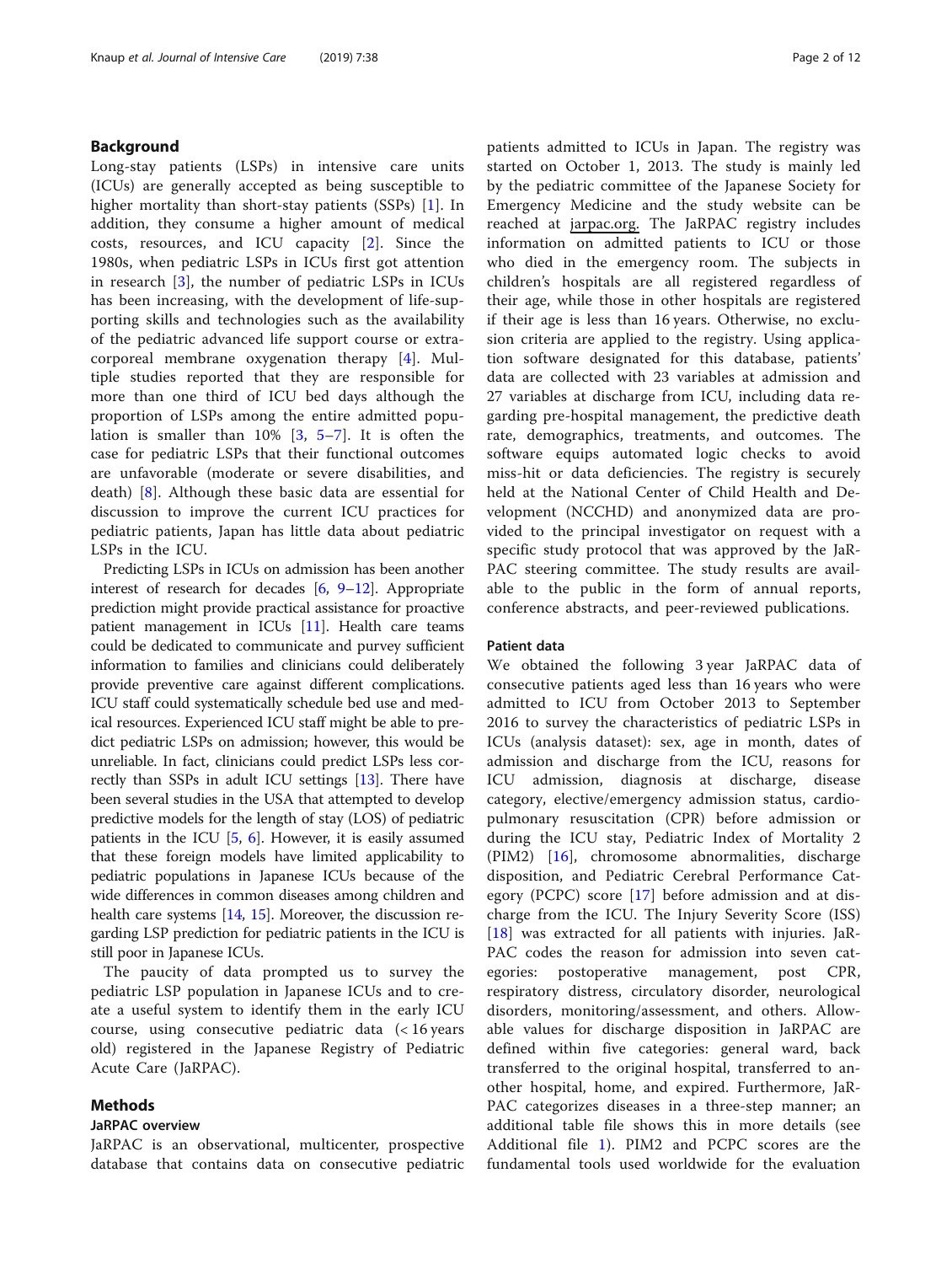of pediatric patients in the ICUs. Briefly, PIM2, the calculation system for predicting mortality rates for pediatric patients, uses 10 variables. The PCPC score is a tool for quantifying short-term cognitive impairments in pediatric patients; it has a scale ranging from 1 to 6 (1 = normal, 2 = mild disability, 3 = moderate disability,  $4 =$  severe disability,  $5 =$  coma or vegetative state, and  $6 = \text{brain death}$ .

It should be noted that although the JaRPAC registry includes information on patients who died in the emergency room, we excluded the data of these patients at the point of data extraction. Furthermore, we did not exclude any other patients while creating the prediction model for LSPs. This means that our analysis included data of patients who died within several days after ICU admission in SSPs because the clinicians could not predict whether patients would die at the point of their ICU admission.

In total, seven facilities registered their patients' data in the JaRPAC database during our study period. The characteristic breakdown of these facilities is as follows: (1) four pediatric ICUs (4–20 beds; a total of 38 beds) and (2) three general (mixed adult-pediatric) ICUs (12–20 beds; a total of 52 beds). There were no ICUs classified as "cardiac ICUs."

We obtained the same JaRPAC data as described above from the same facilities included in the original dataset for consecutive patients (< 16 years) from October 2016 to September 2017 to test the accuracy of prediction for the newly developed score as we shall explain later; these data represented the "internal" validation dataset. In addition, we obtained the same data from facilities newly joined during this period (not included in the original dataset, one general PICU [10 beds] and one general adult-mixed ICU [8 beds]); these data represented the "external" validation dataset.

## Defining the LSPs

LOS was calculated by subtracting the date of ICU admission from the date of ICU discharge plus one. The definition of LSP was determined considering various indexes by following the techniques described in similar studies [\[19](#page-11-0), [20\]](#page-11-0): (1) beyond five times the median LOS, (2) beyond the 95th percentile of the LOS, (3) greater than two standard deviations from the mean in Gaussian distribution, and (4) beyond the visually recognized threshold from the "tail" portion of the LOS histogram in the case of skewed distribution.

## Statistical analysis

After we examined the distribution of LOS in ICUs to define the LSP, we conducted a descriptive analysis of the participants overall or stratified by the LSP status. We then compared the risk of mortality (i.e., expired) obtained from the discharge disposition as clinical outcomes between LSPs and SSPs. We also calculated the rate of mortality considering the patient-day as a denominator, stratified by the LOS.

We then created a prediction model for LSPs. We conducted a backward selection stepwise logistic regression model and used the significance level of  $p = 0.05$  for removal of variables from the model. When a least-significant variable was non-significant, the variable was removed and the model was re-estimated; the final model was developed when all of the variables were significant. We entered the following variables in the model in the beginning: age (dichotomous, < 2 years or  $\geq$  2 years); emergency admission (dichotomous); post CPR admission (dichotomous); admission due to circulatory disorders (dichotomous); disease category of myocarditis, congenital heart disease, encephalopathy/encephalitis, liver dysfunction, lung tissue disorders, or multiple trauma; PIM2 (dichotomous,  $< 1$  or  $\geq 1$ ); PCPC score on admission (dichotomous,  $< 2$  or  $\ge 2$ ); or ISS (dichotomous, < 10 or  $\geq$  10). We selected the two reasons for admission and six disease categories because they predicted the LSPs based on the descriptive analysis. We then removed sex and chromosome abnormalities because the validation dataset did not include these variables. After selecting variables using a logistic regression model, we estimated odds ratios (ORs) with 95% confidence intervals (CIs) for each of the remaining variables and computed the area under the receiver operating characteristic (ROC) curve (AUC). To increase the usefulness of the prediction model, we assigned integer score points to each remaining variable based on the ORs and created a prediction rule for the LSPs, that assigned the defined integer score points based on the presence of each variable for the patients. We calculated the sum of all points for each patient in the current dataset, as well as, the validation dataset and again calculated the AUC. We also calculated the sensitivity and specificity of the prediction rule after defining the certain cutoff value based on the ROC curve.

Stata SE version 15 (StataCorp, College Station, TX, USA) was used for all analyses. This study was approved by the Okayama University Graduate School of Medicine, Dentistry and Pharmaceutical Sciences Institutional Review Board (Eki853 and Ken1812-027).

## Results

There were 4108 ICU admissions during the 3 year study period included in the analysis dataset. Of these admissions, just one case was excluded because the dates of admission and discharge were obviously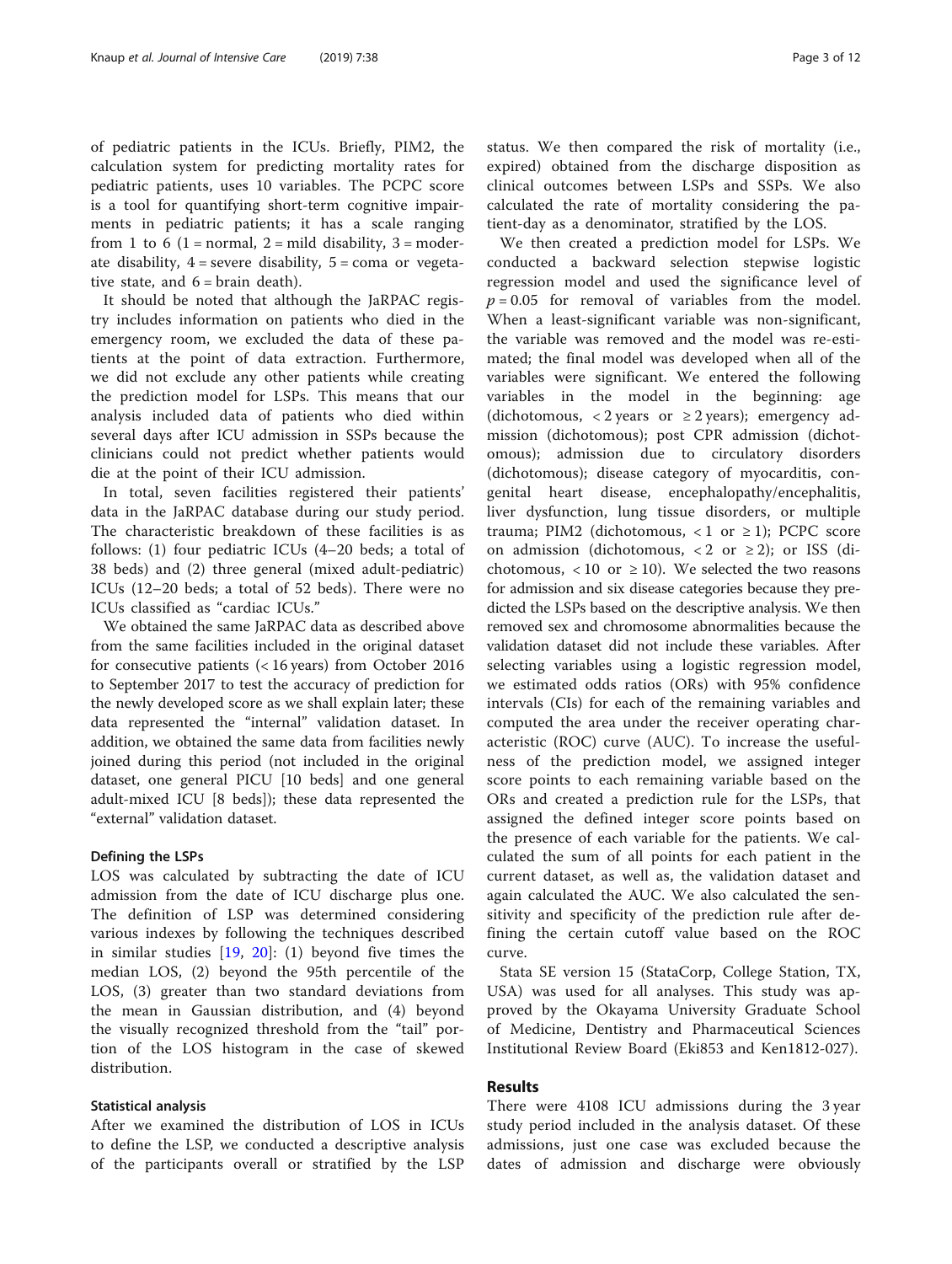incorrect. Thereafter, the data for 4107 patients were used as the final analysis dataset.

## LSP definition

Figure 1 portrays the frequency distribution of patients based on the length of stay in the ICU. The median and mean LOS were 3.0 (minimum to maximum,  $1-370$ ) and  $6.2 \pm 11.7$  days, respectively. Considering its rightward skewed distribution, we calculated or visually identified three indexes described above to decide upon the clinical threshold for prolonged ICU stays: (1) 15 days for five times the median LOS, (2) 19 days as the 95th percentile of LOS, and (3) 13 days as the start of the "tail" of the distribution shown in Fig 1. Taken together these results, for the purpose of practical convenience, we defined LSPs as patients who had a LOS in the ICU greater than 14 days.

## Characteristics of the study population on admission

Table [1](#page-4-0) shows the patients' characteristics on admission. Overall, 42.9% ( $n = 1762$ ) of patients were less than 2 years old and the majority of patients had emergency admissions (55.4%,  $n = 2277$ ). Postoperative management was the most common reason for the ICU admission (44.2%,  $n = 1814$ ). Most patients had an endogenous disease (91.6%,  $n = 3760$ ) and had a good functional status before ICU admission (76.4%,  $n = 3136$ , PCPC 1 and 2). Chromosomal abnormality was reported among  $6.4\%$  ( $n = 263$ ) of patients, 59.7%  $(n = 157)$  of whom were 21 trisomy.

LSPs accounted for 8.0% ( $n = 330$ ) of all patients. The proportion of LSP patients who were less than 2-years old was even greater than that of SSPs (60.9% versus 41.3%). The admission reasons of post-CPR and circulatory disorders were more common in LSPs. In terms of diagnosis, those with liver dysfunction, myocarditis/cardiomyopathy, CHD, encephalitis/encephalopathy, and lung tissue disease (pneumonia) were more likely to be LSPs. There was no correlation between PCPC before admission and LOS.

## Clinical outcomes

Table [2](#page-6-0) summarizes the clinical outcomes of the study population. LSPs consumed 38.0% of the ICU bed days. Mortality was seven times higher in LSPs than SSPs. Additionally, mortality during the first 0– 14 ICU admission days was 0.0024/patient-days, while mortality after 14 ICU admission days was 0.0058/patient-days. Thus, if a patient stayed in the ICU for more than 14 days, mortality per day would increase by approximately 2.5 times that of a patient who stayed in the ICU for 14 days or less. After discharge from the ICU, most patients were managed in the same hospital as the ICU.

## Predictive model for LSPs on admission

In the first stepwise logistic regression model, all the remaining variables had ORs more than one as expected from the descriptive analysis, so we accepted the model. The AUC was 0.82 and we showed the remaining variables in Table [3](#page-7-0). As liver dysfunction (non-post operation) and PIM2  $(≥ 1)$  had ORs of more than 5, we assigned a score of 2 to the variables and a score of 1 to the other variables. Thus, we ascertained the following prediction rule for LSPs.

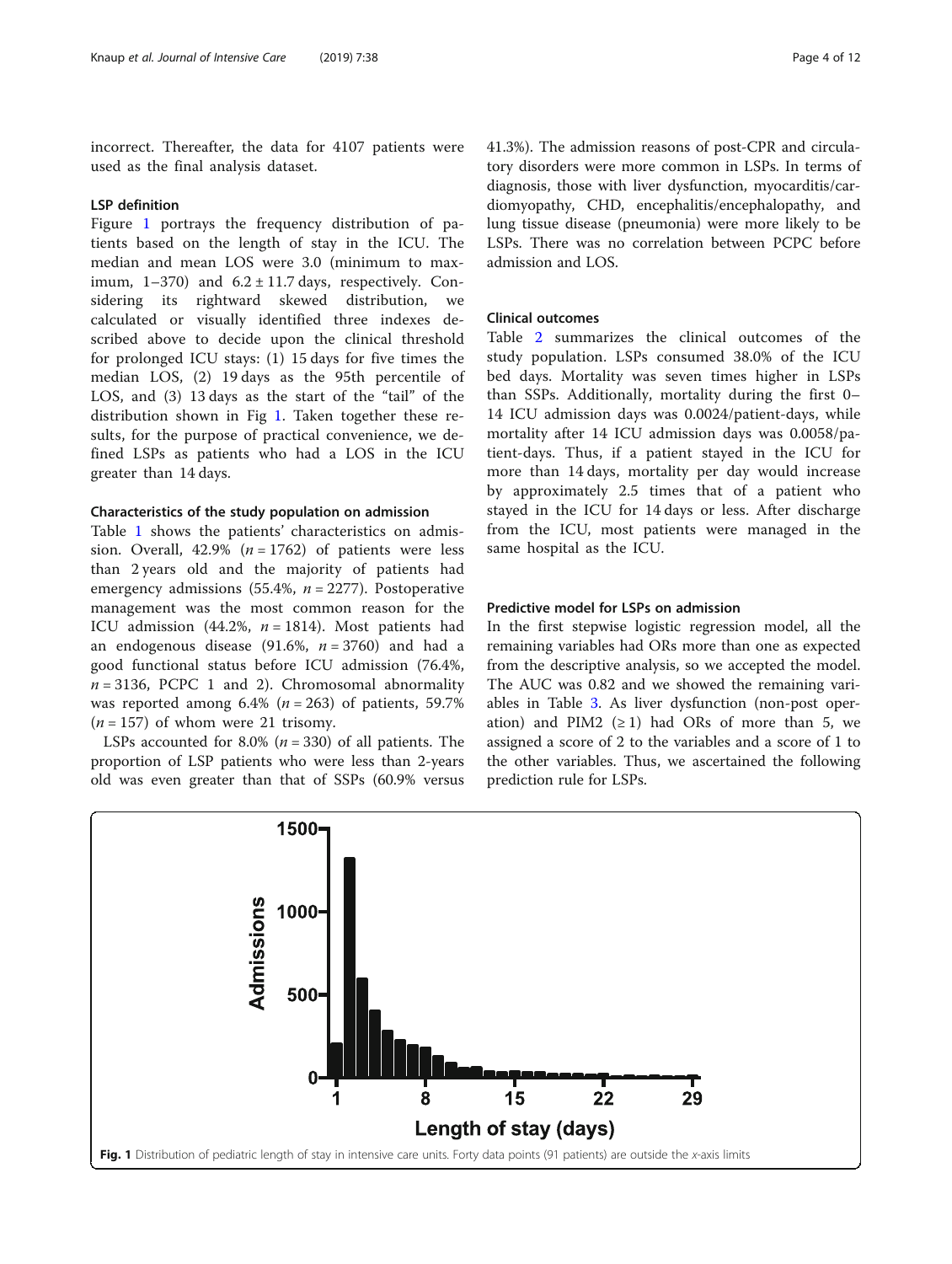<span id="page-4-0"></span>

| Table 1 Characteristics of pediatric patients on admissi |                            |                        |                    | on in Japanese intensive care units |                   |                     |      |                                                               |         |                                                          |
|----------------------------------------------------------|----------------------------|------------------------|--------------------|-------------------------------------|-------------------|---------------------|------|---------------------------------------------------------------|---------|----------------------------------------------------------|
|                                                          | All patients<br>$n = 4107$ |                        | $n = 3777$<br>SSP. |                                     | $n = 330$<br>LSPs |                     |      | Sex- and age-adjusted OR of LSPs<br>compared to SSPs (95% Cl) |         | Sex- and age-adjusted regression<br>coefficient (95% Cl) |
| Age (month), median (IQR)                                |                            | Ô.<br>23.0 (7.0-71     |                    | 24.0 (8.0-71.5)                     |                   | $10.0 (3.0 - 53.3)$ |      |                                                               |         |                                                          |
| Male [numbers (%)]                                       | 2362                       | 5%)<br>(5)             | 2165               | (57.3%)                             | 197               | (59.7%)             |      |                                                               |         |                                                          |
| Emergency admission [numbers (%)]                        | 2277                       | 4%)<br>(55)            | 2042               | (54.1%)                             | 235               | (71.2%)             | 2.38 | $(1.83 - 3.08)^*$                                             | 239     | $(1.66 - 3.11)^*$                                        |
| Reasons for admission [numbers (%)]                      |                            |                        |                    |                                     |                   |                     |      |                                                               |         |                                                          |
| Post-operative                                           | 1814                       | $-2%$<br>$\widehat{A}$ | 1730               | (45.8%)                             | 84                | (25.5%)             |      | (Reference)                                                   |         | (Reference)                                              |
| Post-CPR                                                 | $\infty$                   | (2.0%                  | 59                 | (1.6%)                              | 25                | (7.6%)              | 9.29 | $(5.51 - 15.65)$                                              | 7.53    | $(5.00 - 10.07)$                                         |
| Respiratory disorders                                    | 833                        | (20.3%)                | 763                | (20.2%)                             | $\overline{C}$    | (21.2%)             | 1.88 | $(1.35 - 2.61)$                                               | 1.82    | $(0.87 - 2.77)$                                          |
| Circulatory disorders                                    | 243                        | (5.9%)                 | 193                | (5.1%)                              | 50                | (15.2%)             | 5.23 | $(3.57 - 7.67)$                                               | 4.12    | $(2.57 - 5.67)$                                          |
| Neurological disorders                                   | 626                        | 5.2%)<br>$\frac{5}{1}$ | 578                | (15.3%)                             | $\frac{8}{3}$     | (14.5%)             | 1.80 | $(1.25 - 2.61)$                                               | 1.86    | $(0.80 - 2.91)$                                          |
| Others                                                   | 507                        | 3%)<br>$\sum$          | 454                | (12.0%)                             | 53                | (16.1%)             | 2.58 | $(1.80 - 3.70)$                                               | 2.06    | $(0.92 - 3.20)$                                          |
| Diagnosis at admission [numbers (%)]                     |                            |                        |                    |                                     |                   |                     |      |                                                               |         |                                                          |
| CHD (all)                                                | 523                        | (12.7%)                | 469                | (12.4%)                             | 54                | (16.4%)             | 1.22 | $(0.89 - 1.67)$ **                                            | 1.75    | $(0.66 - 2.84)$ **                                       |
| Post-operation                                           | 470                        | .4%)<br>$\Xi$          | 431                | (11.4%)                             | 39                | (11.8%              | 0.92 | $(0.65 - 1.32)$ **                                            | 1.26    | $(0.12 - 2.40)$ **                                       |
| Non-post operation                                       | 53                         | (1.3%)                 | 38                 | (1.0%                               | $\overline{1}$    | (4.5%)              | 3.92 | $(2.12 - 7.25)$ **                                            | 5.02    | $(1.86 - 8.20)$ **                                       |
| Myocarditis/cardiomyopathy                               | 52                         | (1.3%)                 | 34                 | (0.9%)                              | $\frac{8}{10}$    | (5.5%)              | 6.16 | $(3.43 - 11.08)$ **                                           | 6.85    | $(3.67 - 10.03)$ **                                      |
| Encephalitis/encephalopathy                              | 135                        | (3.3%)                 | 110                | (2.9%)                              | 25                | (7.6%)              | 2.84 | $(1.81 - 4.47)$ **                                            | 7.98    | $(6.00 - 9.97)$ **                                       |
| Liver dysfunction (all)                                  | 212                        | (5.2%)                 | 155                | (4.1%                               | 57                | (17.3%)             | 4.72 | $(3.39 - 6.56)$ **                                            | 6.28    | $(4.68 - 7.88)$ **                                       |
| Post-transplantation                                     | 57                         | (2.4%)                 | $\overline{z}$     | (1.9%)                              | 25                | (7.6%)              | 4.07 | $(2.54 - 6.53)$ **                                            | 7.45    | $(5.11 - 9.79)$ **                                       |
| Post-status of the other operation                       | 29                         | (0.7%)                 | 29                 | (0.8%)                              | $\circ$           | (0%)                | 1.00 |                                                               | $-3.28$ | $(-7.01$ to 0.44)**                                      |
| Non post-operation                                       | 77                         | (1.9%)                 | $\overline{4}$     | (1.2%)                              | 32                | (9.7%)              | 8.63 | $(5.39 - 13.84)$ **                                           | 8.98    | $(6.36 - 11.59)$ **                                      |
| Upper airway obstruction                                 | 198                        | (4.8%)                 | 184                | (4.9%)                              | $\overline{4}$    | (4.2%               | 0.86 | $(0.49 - 1.50)$ **                                            | $-1.32$ | $(-2.98 \text{ to } 0.35)$ **                            |
| Lower airway obstruction                                 | 236                        | (5.7%)                 | 230                | (6.1%)                              | $\circ$           | (1.8%               | 0.28 | $(0.12 - 0.63)$ **                                            | $-0.29$ | $(-1.82 \text{ to } 1.25)$ **                            |
| Lung tissue disease                                      | 241                        | (5.9%)                 | 211                | (5.6%)                              | 50                | $(9.1\%)$           | 1.74 | $(1.16 - 2.61)$ **                                            | 1.89    | $(0.38 - 3.41)$ **                                       |
| Disordered control of breathing                          | $\frac{8}{3}$              | (1.2%)                 | $\overline{4}$     | (1.2%)                              | 4                 | (1.2%)              | 0.96 | $(0.34 - 2.70)$ **                                            | 0.01    | $(-3.31$ to 3.33)**                                      |
| Trauma                                                   | 226                        | (5.5%)                 | 218                | (5.8%)                              | $\infty$          | (2.4%)              | 0.45 | $(0.22 - 0.92)$ **                                            | $-1.91$ | $-0.35$ <sup>**</sup><br>$(-3.49)$ to                    |
| Head injury                                              | 132                        | (3.2%)                 | 126                | (3.3%)                              | $\circ$           | (1.8%)              | 0.54 | $(0.23 - 1.23)$ **                                            | $-1.97$ | $(-3.99 \text{ to } 0.05)$ **                            |
| Multiple injury                                          | 25                         | (0.6%)                 | 23                 | (0.6%)                              | $\sim$            | (0.6%)              | 1.20 | $(0.28 - 5.14)$ **                                            | $-0.18$ | $(-4.78 \text{ to } 4.42)$ **                            |
| ISS, median (IQR)                                        |                            | $10(4-17)$             |                    | $10(4-17)$                          |                   | $17(10-40)$         | 1.04 | $(1.01 - 1.07)$                                               | 0.19    | $(0.16 - 0.22)$                                          |
|                                                          |                            |                        |                    |                                     |                   |                     |      | Per 1.0 increase                                              |         | Per 1.0 increase                                         |
| PIM2, median (IQR)                                       |                            | $1.0 (0.3 - 3.0)$      |                    | $0.9(0.2 - 2.2)$                    |                   | 5.3 (2.1-19.5)      | 1.04 | $(1.04 - 1.05)$                                               | 0.17    | $(0.13 - 0.21)$                                          |
|                                                          |                            |                        |                    |                                     |                   |                     |      | Per 10 increase                                               |         | Per 10 increase                                          |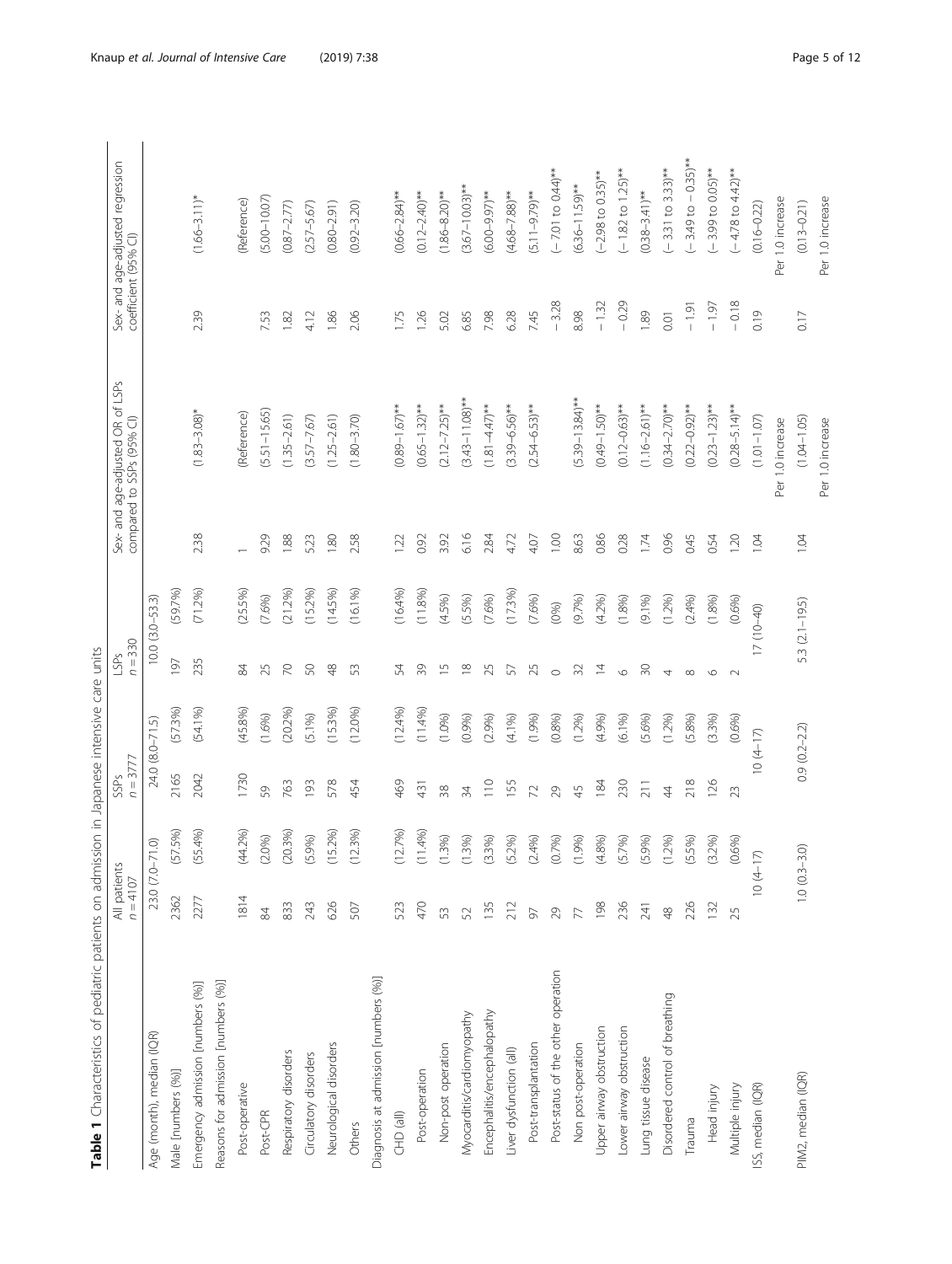| Table 1 Characteristics of pediatric patients on admission in Japanese intensive care units (Continued)                                                   |            |                            |                      |                          |         |                   |         |               |                                                                                                                                                                                                                       |                      |                                  |
|-----------------------------------------------------------------------------------------------------------------------------------------------------------|------------|----------------------------|----------------------|--------------------------|---------|-------------------|---------|---------------|-----------------------------------------------------------------------------------------------------------------------------------------------------------------------------------------------------------------------|----------------------|----------------------------------|
|                                                                                                                                                           |            | All patients<br>$n = 4107$ |                      | $n = 3777$<br>SSPs       |         | $n = 330$<br>LSPs |         |               | Sex- and age-adjusted OR of LSPs<br>compared to SSPs (95% CI)                                                                                                                                                         | coefficient (95% CI) | Sex- and age-adjusted regression |
| PCPC before admission                                                                                                                                     |            |                            |                      |                          |         |                   |         |               |                                                                                                                                                                                                                       |                      |                                  |
| [Numbers (%)]                                                                                                                                             |            | 2733                       | 5%)<br>$\mathcal{S}$ | 2515                     | (66.6%) | 218               | (66.1%) |               | (Reference)                                                                                                                                                                                                           |                      | (Reference)                      |
|                                                                                                                                                           |            | 403                        | (9.8%)               | 367                      | (9.7%)  | 36                | (10.9%  | Ξ             | $(0.81 - 1.70)$                                                                                                                                                                                                       | $-0.33$              | $(-1.55$ to 0.89)                |
|                                                                                                                                                           |            | 423                        | 3%)<br>Ξ             | 392                      | (10.4%) | ్గ                | (9.4%)  | 0.91          | $(0.62 - 1.35)$                                                                                                                                                                                                       | $-0.4$               | $(-1.59$ to 0.80)                |
|                                                                                                                                                           |            | 537                        | (13.1%)              | 494                      | (13.1%) | 43                | (13.0%) | $\frac{1}{2}$ | $(0.79 - 1.59)$                                                                                                                                                                                                       | $-0.3$               | $(-1.38$ to 0.79)                |
|                                                                                                                                                           |            |                            | (0.3%)               | Ō                        | (0.2%)  |                   | (0.6%)  | 2.95          | $(0.63 - 13.84)$                                                                                                                                                                                                      | 13.43                | $(6.54 - 20.33)$                 |
| Chromosomal abnormality                                                                                                                                   |            |                            |                      |                          |         |                   |         |               |                                                                                                                                                                                                                       |                      |                                  |
| [Numbers (%)]                                                                                                                                             | None       |                            |                      |                          |         |                   |         |               | (Reference)                                                                                                                                                                                                           |                      | (Reference)                      |
|                                                                                                                                                           | 21 trisomy | 157                        | (3.8%)               | 147                      | (3.9%)  | $\supseteq$       | (3.0%   | 0.72          | $(0.37 - 1.39)$                                                                                                                                                                                                       | $-0.67$              | $(-2.55$ to 1.20)                |
| Others                                                                                                                                                    |            | $\frac{8}{1}$              | (2.6%)               | $\Im$                    | (2.4%)  | $\overline{4}$    | (4.2%)  | 1.77          | $(0.99 - 3.15)$                                                                                                                                                                                                       | 001                  | $(-1.27$ to 3.26)                |
| Cerebral Performance Category, PIM2 Pediatric Index of Mortality 2,<br>*The reference is the planned admission<br>** The reference is the other diagnoses |            |                            |                      | SSPs short-stay patients |         |                   |         |               | CHD congenital heart disease, CI confidence interval, CPR cardio-pullmonary resuscitation, IQR interquartile range, ISS lingy Scoverity Score, LSPs long-stay patients, NE not examined, OR odd ratio, PCPC Pediatric |                      |                                  |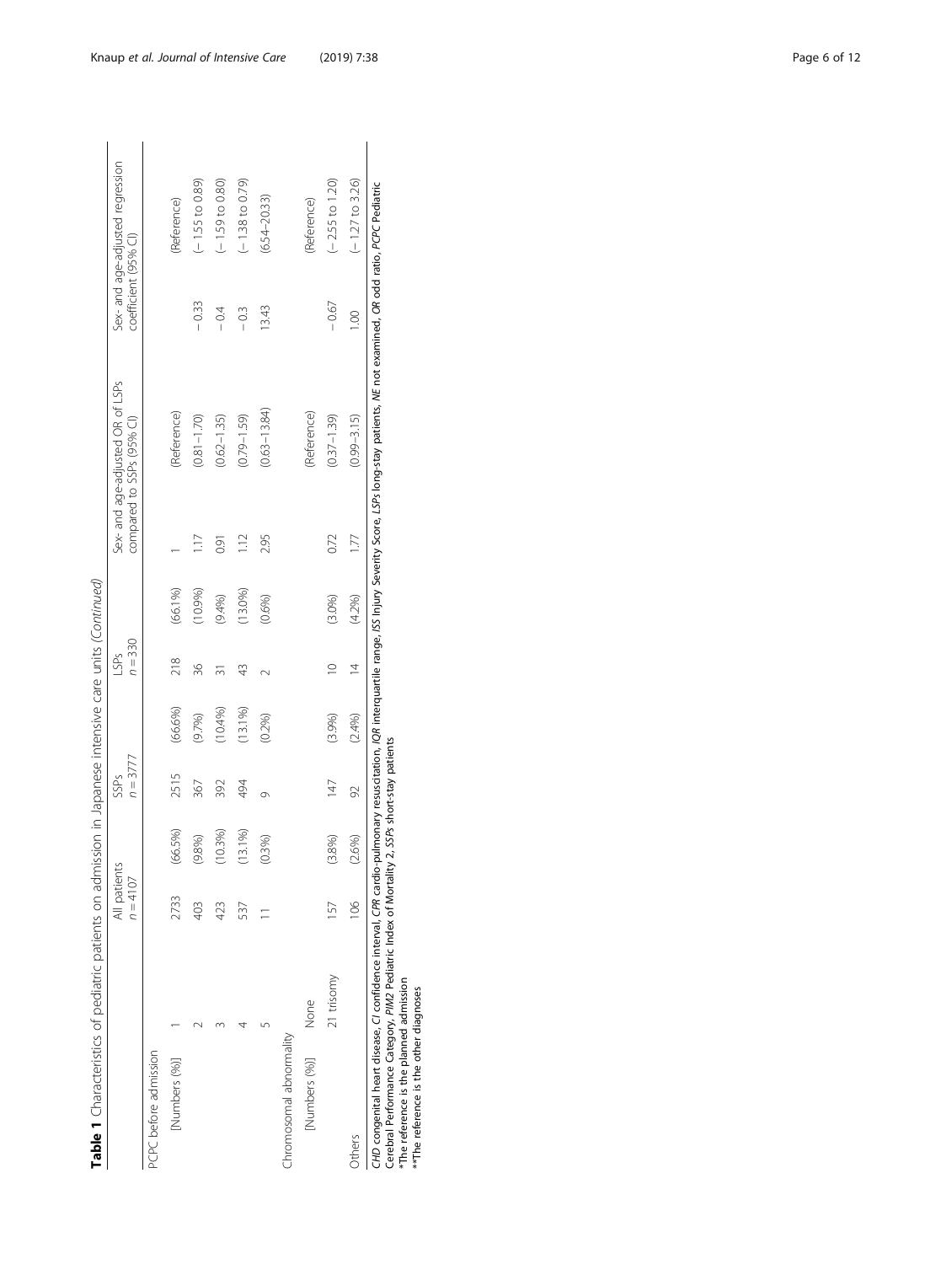|                                  | All Patients      |            | SSPs           |            | <b>LSPs</b>      |             |
|----------------------------------|-------------------|------------|----------------|------------|------------------|-------------|
|                                  | $n = 4107$        |            | $n = 3777$     |            | $n = 330$        |             |
| Length of stay (days)            |                   |            |                |            |                  |             |
| Average (SD)                     |                   | 6.2(11.7)  |                | 4.2(2.9)   |                  | 29.6 (31.8) |
| Median (IQR)                     | $3.0 (2.0 - 7.0)$ |            | $3.0(2.0-6.0)$ |            | 21.0 (17.0-31.0) |             |
| ICU bed days [numbers (% total)] |                   | 25659      | 15909 (62.0%)  |            | 9750 (38.0%)     |             |
| Mortality [numbers (%)]          | 79                | (1.9%)     | 49             | (1.3%)     | 30               | $(9.1\%)$   |
| Discharge route [numbers (%)]    |                   |            |                |            |                  |             |
| General ward                     | 3649              | $(88.8\%)$ | 3390           | $(89.8\%)$ | 259              | (78.5%)     |
| Transfer to original hospital    | 116               | $(2.8\%)$  | 90             | (2.4%)     | 26               | (7.9%)      |
| Transfer to new hospital         | 51                | (1.2%)     | 40             | $(1.1\%)$  | 11               | (3.3%)      |
| Home                             | 212               | (5.2%)     | 208            | (5.5%)     | $\overline{4}$   | $(1.2\%)$   |
| PCPC on discharge [numbers (%)]  |                   |            |                |            |                  |             |
|                                  | 2572              | $(62.6\%)$ | 2418           | $(64.0\%)$ | 154              | (46.7%)     |
| 2                                | 426               | $(10.4\%)$ | 395            | $(10.5\%)$ | 31               | $(9.4\%)$   |
| 3                                | 435               | $(10.6\%)$ | 402            | $(10.6\%)$ | 33               | $(10.0\%)$  |
| 4                                | 557               | $(13.6\%)$ | 498            | $(13.2\%)$ | 59               | (17.9%)     |
| 5                                | 32                | $(0.8\%)$  | 14             | (0.4% )    | 18               | $(5.5\%)$   |
| 6                                | 85                | $(2.1\%)$  | 50             | (1.3%)     | 35               | $(10.6\%)$  |
| Delta PCPC* [numbers (%)]        |                   |            |                |            |                  |             |
| $\mathbf 0$                      | 3871              | $(94.3\%)$ | 3633           | $(96.2\%)$ | 238              | $(72.1\%)$  |
|                                  | 66                | $(1.6\%)$  | 52             | $(1.4\%)$  | 14               | $(4.2\%)$   |
| $\overline{2}$                   | 48                | $(1.2\%)$  | 29             | (0.8% )    | 19               | (5.8%)      |
| 3                                | 38                | (0.9%      | 17             | $(0.5\%)$  | 21               | (6.4%)      |
| 4                                | 28                | (0.7%)     | 9              | $(0.2\%)$  | 19               | (5.8%)      |
| 5                                | 48                | $(1.2\%)$  | 29             | (0.8%)     | 19               | $(5.8\%)$   |
| Unknown                          | 8                 | (0.2%)     | 8              | (0.2%)     | $\mathbf 0$      | (0)         |

## <span id="page-6-0"></span>Table 2 Clinical outcomes of pediatric patients in intensive care units in Japan

\*PCPC on discharge – PCPC before admission

IQR interquartile range, LSPs long-stay patients, PCPC Pediatric Cerebral Performance Category, SD standard deviation, SSPs short-stay patients

Predictive score = PIM2 ( $\geq$  1)  $\times$  2 + liver dysfunction (non-post operation)  $\times$  2 + post CPR  $\times$  1

 $+$  circulatory disorder  $\times$  1

- $+$  liver dysfunction (post–operative management of liver transplantation)  $\times$  1
- + encephalitis/encephalopathy  $\times$  1 + myocarditis/cardiomyopathy  $\times$  1 + CHD  $\times$  1

+ lung tissue disease  $\times$  1 + PCPC before admission ( $\ge$ 2)  $\times$  1 + age ( $\lt$  2 years)  $\times$  1

After we applied the prediction rule to the patients in the current dataset, the AUC was 0.79. When we used the cutoff point of 3 based on the ROC curve, the sensitivity and specificity for the LSPs were 87.0% and 59.4%, respectively. When we applied the prediction rule to the "internal" validation dataset ( $n = 378$ ), the AUC was 0.80 and the sensitivity and specificity of LSPs were 92.6% and 60.2%, respectively, using the same cutoff point. Furthermore, when we applied the prediction rule to the "external" validation dataset ( $n = 295$ ), the AUC was 0.76 and the sensitivity and specificity of LSPs were 91.7% and 53.9%, respectively, using the same cutoff point.

As the OR of PIM2  $(≥ 1)$  was relatively higher than that of any other variables, we examined the predictive ability of PIM2 by itself for LSPs. PIM2 and patients' LOS had a negligible correlation  $(r = 0.20,$ Additional file [2\)](#page-10-0). Moreover, the AUC was 0.71 when we applied PIM2 as a prediction rule for LSPs; this was lower than that of our newly developed prediction rule.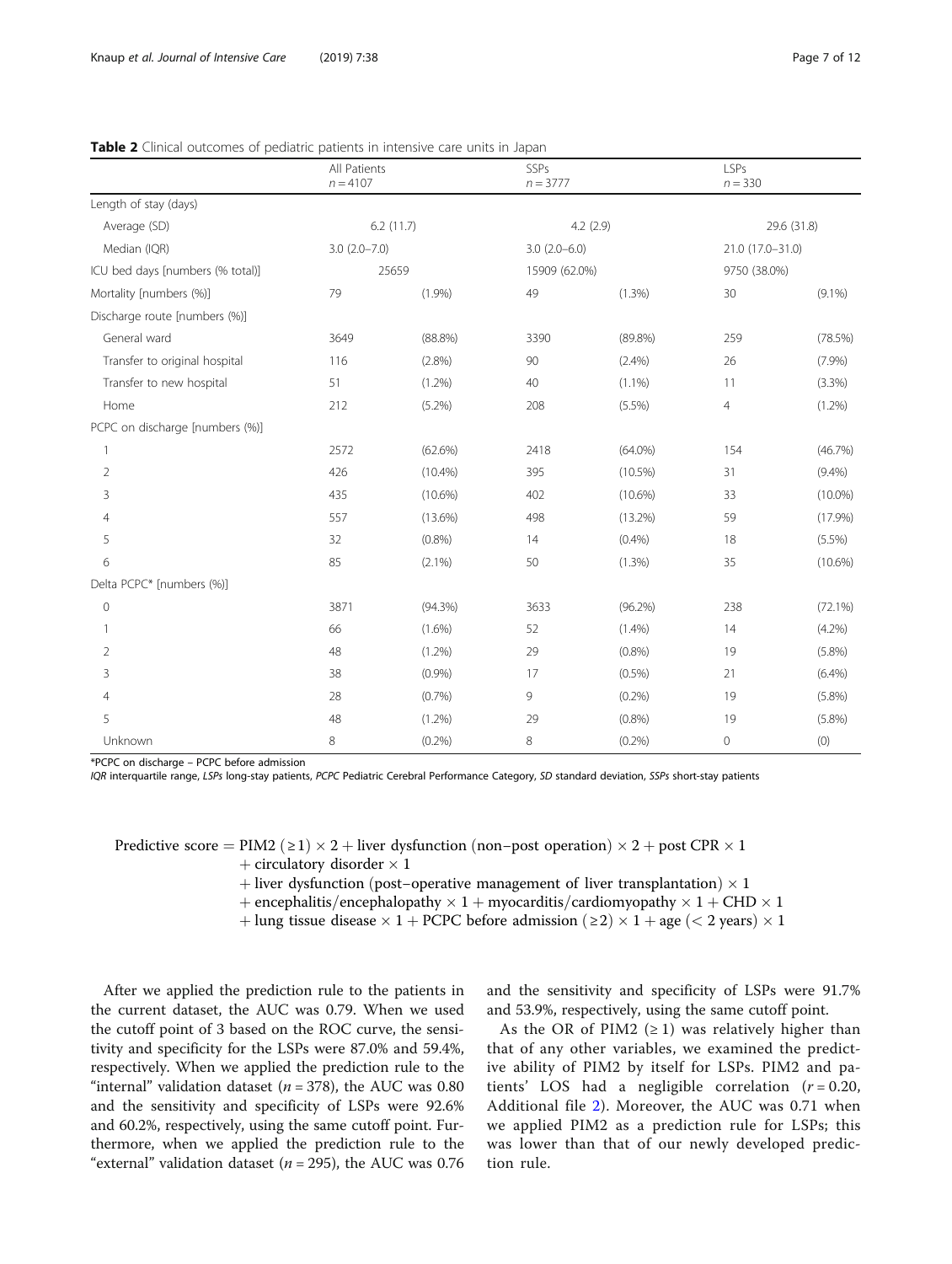<span id="page-7-0"></span>

| <b>Table 3</b> Predictive Score for pediatric long-stay patients |  |  |
|------------------------------------------------------------------|--|--|
| $(score \geq 3)$                                                 |  |  |

|                                                       | Odds ratio | (95% CI)         | Score          |
|-------------------------------------------------------|------------|------------------|----------------|
| Reasons for admission                                 |            |                  |                |
| Post CPR                                              | 460        | $(2.75 - 7.68)$  | 1              |
| Circulatory disorder                                  | 2.11       | $(1.34 - 3.31)$  | 1              |
| Disease category                                      |            |                  |                |
| Liver dysfunction<br>(non-post operation)             | 9.24       | $(5.55 - 15.38)$ | $\mathfrak{D}$ |
| Post-operative management<br>of liver transplantation | 4.31       | $(2.58 - 7.20)$  | 1              |
| Myocarditis/cardiomyopathy                            | 3.15       | $(1.57 - 6.34)$  | 1              |
| Encephalitis/encephalopathy                           | 3.16       | $(1.95 - 5.13)$  | 1              |
| CHD (non-post operation)                              | 2.44       | $(1.18 - 5.04)$  | 1              |
| Lung tissue disease (pneumonia)                       | 1.80       | $(1.15 - 2.80)$  | 1              |
| Other factors                                         |            |                  |                |
| $PIM2 \geq 1$                                         | 10.97      | $(6.62 - 18.19)$ | $\mathfrak{D}$ |
| Age $<$ 2 years                                       | 1.60       | $(1.23 - 2.08)$  | 1              |
| $PCPC \geq 2$ before admission                        | 1.36       | $(1.03 - 1.79)$  | 1              |

CHD congenital heart disease, CI confidence interval, CPR cardio-pulmonary resuscitation, PCPC Pediatric Cerebral Performance Category, PIM2 Pediatric Index of Mortality 2

## **Discussion**

In this study, we have newly provided an overview of pediatric long-stay ICU patients in Japan using the JaR-PAC, a nationwide and multicenter database. Additionally, we have provided a unique and simple predictive scoring system using available data at the point of ICU admission to prospectively identify pediatric LSP-candidates. We showed that pediatric LSPs have a significant presence in Japanese ICUs with high rates of bed utilization and mortality. Eight percent of the entire population used almost 40% of the bed days. Additionally, the mortality in pediatric LSPs was significantly higher. These data signify the need for further interventions for improved LSP outcomes. Thus, identifying LSP candidates on ICU admission will help clinicians to intervene with such patients in the early course of the ICU stay. Although there have been multiple studies which provided prediction models for pediatric LSPs, our newly developed prediction system is so practical that clinicians could identify pediatric LSP candidates by simply adding the scores assigned to the risk factors.

Table [4](#page-8-0) provides a summary of previous studies conducted regarding pediatric LSPs in ICUs; a study with a specific condition (post-cardiac surgery) was excluded. All studies were based on pediatric ICUs, and most of them were single-center studies. Even though the definition of LSPs differed from study to study, in all the studies, LSPs were commonly described as occupying excessive ICU bed days (18.5–63%) despite their smaller population frequencies (1.0–7.3%). Moreover, the mortality among LSPs was higher than that among SSPs in all studies. Comparable results were obtained from our study, although in this study, data from multiple mixed adult-pediatric ICUs were included. The differences in outcomes between pediatric ICUs and mixed adult-pediatric ICUs should be investigated in further studies.

Table [5](#page-9-0) summarizes the predictors of LSP or independent LSP-associated factors based on the findings of previous studies. Our study and previous studies include similar LSP predictors or LSP-associated factors including pneumonia  $[6]$  (i.e., lung tissue disease) and the existence of underlying diseases [[5,](#page-10-0) [6](#page-10-0)] (e.g., chronic total parenteral nutrition, tracheostomy, intracranial catheter, and higher PCPC). Intriguingly, our study showed post-CPR status as one of the LSP predictors, whereas no CPR-need prior to admission was identified as an LSP predictor in an American study [[6\]](#page-10-0). This might have been caused by the relatively low acceptance of treatment withdrawal in Japan. The mortality in pediatric ICUs after out-of-hospital cardiac arrest (OHCA) was reported to be as high as 45–50% in Western countries [[21,](#page-11-0) [22](#page-11-0)], whereas this was as low as 34.1% based on our data, as shown in Additional file [3](#page-10-0). Conversely, remarkably high rates of poor neurological outcomes at ICU discharge (PCPC =  $4$  or  $5$ ) in LSPs were seen in our analysis (Additional file [3\)](#page-10-0). A study from a single center in the USA showed that 81% of the modes of death after pediatric OHCA were classified as brain death or withdrawal due to neurological prognosis after a median ICU admission of  $4$  days [\[22](#page-11-0)]. Given the fact that the guidelines for treatment withdrawal have only recently been published in Japan  $[23]$ , it is a stretch to assume that the choice to withdraw from treatment for pediatric patients has been widely accepted in daily ICU management in Japan. However, further validations are required to corroborate this hypothesis.

We also found that LSPs were significantly younger and were likely to be admitted with an emergency status including post-CPR or circulatory disorders when compared with SSPs. Additionally, LSPs were more likely to have a higher predicted mortality (PIM2). Thus, it is not surprising that these factors were reflected as items in our developed predictive scoring system. In particular, the predictive mortality rate seemed to have significance for LSP prediction, which was assigned 2 points in the scoring system. There may be a reason in the computation method of predictive mortality using PIM2. PIM2 is calculated based on multiple indices such as (1) mechanical ventilation at any time during the first hour in the ICU, (2) emergency admission, (3) admission for recovery from surgery or a procedure, (4) admission following cardiac bypass, and (5) cardiac arrest preceding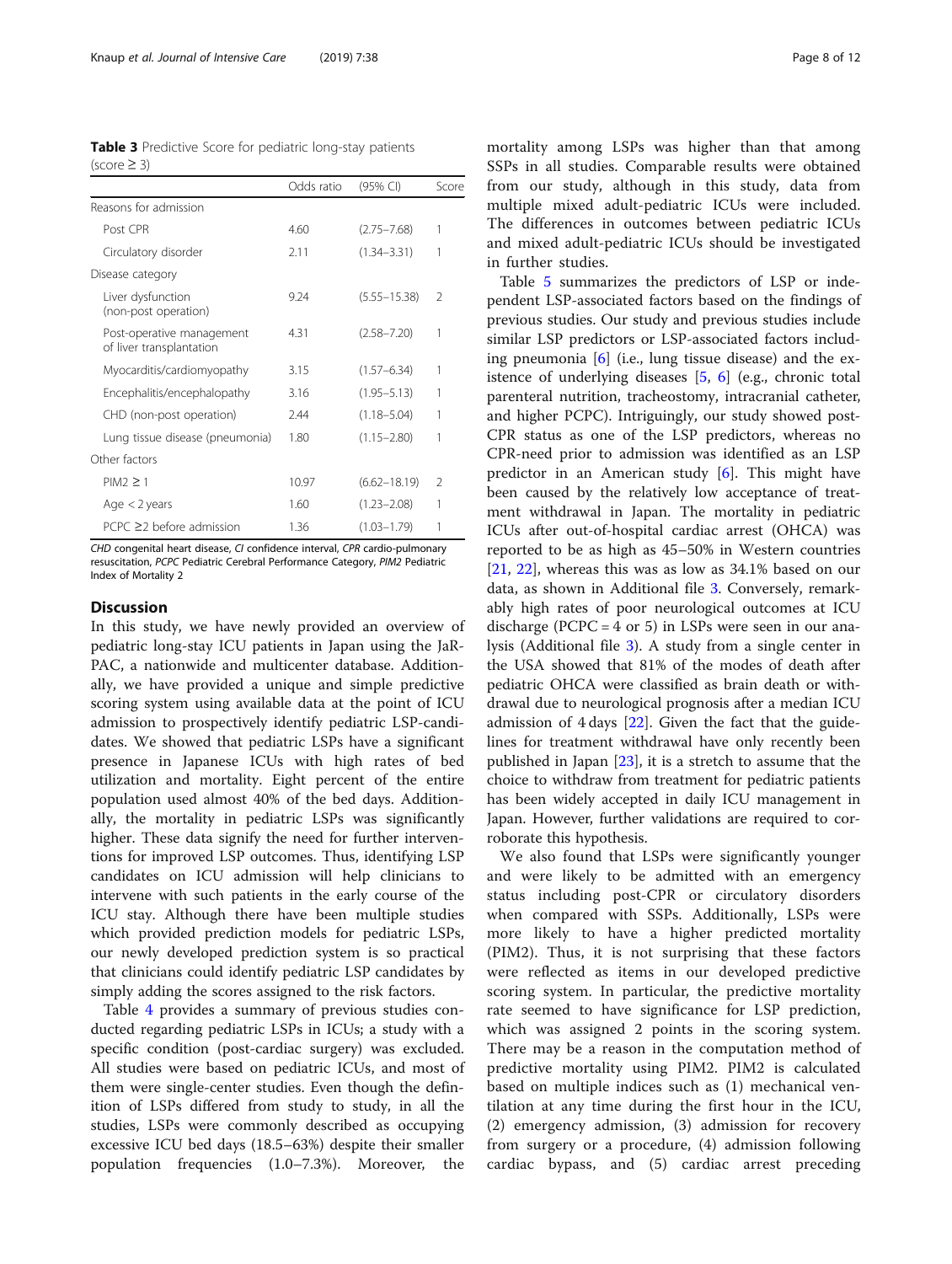<span id="page-8-0"></span>Table 4 Summary of the published studies on pediatric long-stay patients

| Study          | Author, year                       | Country               | Study period            | No. of ICUs    | ICU characteristics                                | Study population         | Exclusion criteria                   |
|----------------|------------------------------------|-----------------------|-------------------------|----------------|----------------------------------------------------|--------------------------|--------------------------------------|
|                | Pollack et al., 1987 [3]           | <b>USA</b>            | 1981-2, 1984-5          | $\overline{1}$ | Multidisciplinary<br>PICUs                         | 647                      | <b>NA</b>                            |
| $\overline{2}$ | Marcin et al., 2001 [6]            | <b>USA</b>            | <b>NA</b>               | 32             | General PICUs                                      | 11,165                   | <b>NA</b>                            |
| 3              | van der Heide et al.,<br>2004 [10] | Netherlands           | 1992-1997               | 1              | Multidisciplinary<br>PICUs                         | 34                       | Age $<$ 1 year old,<br>>18 years old |
| 4              | Naghib et al., 2010 [7]            | Netherlands           | 2003-2005               | 1              | Multidisciplinary<br>PICUs                         | 2607                     | None                                 |
| 5              | Namachivayam et al.,<br>2012 [8]   | Australia             | 1989-2008               | 1              | Tertiary PICUs                                     | 27,536                   | <b>NA</b>                            |
| 6              | Nupen et al., 2017 [17]            | South Africa          | <b>NA</b>               | 1              | Multidisciplinary<br>PICUs                         | 1126                     | <b>NA</b>                            |
| $\overline{7}$ | Pollack et al., 2018 [5]           | <b>USA</b>            | 2011-2013               | 8              | General and cardiac<br>PICUs                       | 10,078                   | Age $>$ 18 years old                 |
| 8              | Knaup et al., 2019                 | Japan                 | 2013-2016               | $\overline{7}$ | General PICUs and<br>mixed adult-pediatric<br>ICUs | 4107                     | Age $> 16$ years old                 |
| Study          | LSP definition                     | LSP number            | LSP age                 |                | LOS of LSPs (days)                                 | Bed occupancy<br>by LSPs | Mortality (SSPs/LSPs)                |
| $\overline{1}$ | $>$ 13 days                        | 7.1% $(n = 46)$       | 13 months*              |                | $35.8***$                                          | 50.0%                    | 7.3%/17.4%                           |
| 2              | $>$ 12 days                        | 4.7% ( $n = 460$ )    | 45.5 months             |                | $28.3*$                                            | 36.1%                    | 4.4%/15.0%                           |
| 3              | $\geq$ 30 days                     | $NA (n = 19)$         | 10.7 years**            |                | $37***$                                            | <b>NA</b>                | NA/10.5%                             |
| $\overline{4}$ | $\geq$ 28 days                     | 4.4% $(n = 116)$      | 1 month**               |                | $56*$                                              | 63.0%                    | 4.6%/22.0%                           |
| 5              | $\geq$ 28 days                     | $1.0\%$ ( $n = 269$ ) | 4.2 months <sup>*</sup> |                | $40*$                                              | 18.5%                    | <b>NA</b>                            |
| 6              | $>$ 19 days                        | 4.8% $(n = 54)$       | 4.0 months*             |                | $29.5*$                                            | 30.4%                    | 2.4%/29.6%                           |
| 7              | $\geq$ 19 days                     | 4.6%                  | <b>NA</b>               |                | <b>NA</b>                                          | 37.6%                    | <b>NA</b>                            |
| 8              | $>14$ days                         | $8.0\%$ ( $n = 330$ ) | 10 months*              |                | $21*$                                              | 38.0%                    | 1.3%/9.1%                            |
| $*Modian$      |                                    |                       |                         |                |                                                    |                          |                                      |

\*\*Mean

ICU intensive care unit, LOS length of stay, LSP(s) long-stay patient(s), NA not available, SSPs short-stay patients, USA the United States of America

admission. These indicators have been known to be involved in the patients' LOS in the ICU [[6](#page-10-0), [24](#page-11-0)–[26](#page-11-0)]. Accordingly, PIM2 naturally seems to have been chosen as a significant predictive factor; however, our study showed that our newly developed rule performed better than PIM2 by itself to predict LSPs upon admission. Thus, it could be inferred that our predictive model was a result of correct weighting of PIM2 using additional factors listed on Table [3.](#page-7-0)

Liver dysfunction for non-operative management, myocarditis/cardiomyopathy, and encephalopathy/encephalitis are the curious indices in our predictive LSP score. We speculate that these factors have significance in LSPs because of their unique treatment modality features.

1. Liver dysfunction for non-operative management Acute liver failure in patients who need direct ICU management (i.e., the primary reason for ICU admission was not for post-operative management) could be severe because of fulminant hepatic failure, thus requiring aggressive blood-purification

[[7](#page-10-0)]. Moreover, a large number of these patients would require liver transplantation [[27](#page-11-0)], resulting in a longer ICU stay as shown in Additional file [4](#page-10-0). There are very few brain-dead donor livers available in Japan; thus, this might contribute to longer waiting times causing prolonged ICU admissions [[28](#page-11-0)].

- 2. Myocarditis/cardiomyopathy
	- It is well known that there is a wide range of disease severities in this disease category. Mechanical circulatory support (MCS) with extracorporeal membrane oxygenation (ECMO) among rapidly deteriorating patients can be imperative for recovery or might act as a bridge to probable heart transplantation. The number of myocarditis patients who undergo MCS has been increasing in Japan [[29](#page-11-0)], placing an additional demand on ICUs for this population. ECMO use during PICU stay has been reported as a factor associated with LSP [\[5](#page-10-0)]. A report from a single Japanese center described that myocarditis patients underwent ECMO therapy for median 6 days when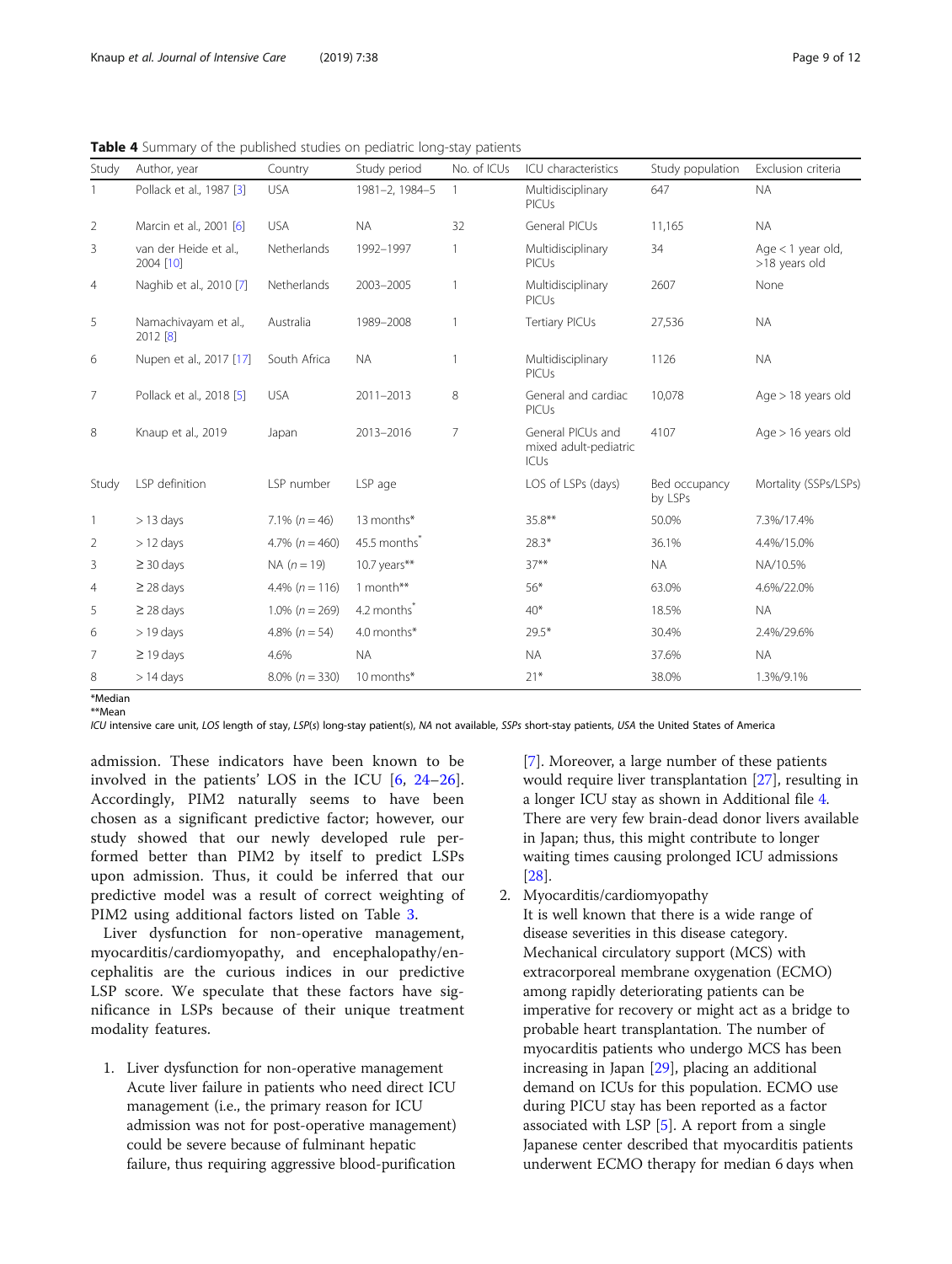<span id="page-9-0"></span>Table 5 Predictors of long-stay pediatric patients or independent long-stay patient-associated factors

| Study* | Factors                                                                                                                                                                          |                                                                                                                                                                                            |
|--------|----------------------------------------------------------------------------------------------------------------------------------------------------------------------------------|--------------------------------------------------------------------------------------------------------------------------------------------------------------------------------------------|
| 2[6]   | $\bm{\cdot}$ Age $<$ 12 months<br>• Previous ICU admission<br>• Emergency admission<br>• No CPR before admission<br>• Pneumonia<br>$\cdot$ Chronic TPN<br>• Chronic tracheostomy | • Admission from another ICU<br>• Other respiratory diseases<br>• Never discharged from the<br>hospital<br>• Ventilator<br>· Intracranial catheter<br>$\cdot$ 10 < PRISM III—24 score < 33 |
|        | 6 $[17]$ · Female gender                                                                                                                                                         |                                                                                                                                                                                            |
| 7 [5]  | $\cdot$ Age $<$ 12 months<br>• Moderate or severe<br>baseline FFS<br>• PRISM III total score<br>• ECMO during PICU stay<br>• RRT during PICU stay                                | • MV during PICU stay<br>• Vasoactive infusions during PICU<br>stay<br>• Antibiotics during PICU stay<br>• Neuromuscular blockade during<br>PICU stay<br>• Steroids use during PICU stay   |
| 8      | $\cdot$ Age $<$ 2 years<br>• Post CPR<br>• Circulatory disorder<br>• Myocarditis/<br>cardiomyopathy<br>$\cdot$ PCPC $\geq$ 2 before<br>admission                                 | • Encephalitis/encephalopathy<br>• Liver dysfunction**<br>• CHD (non-post-operative)<br>• Lung tissue disease (pneumonia)<br>$\cdot$ PIM2 $\geq$ 1                                         |

\*Study numbers are consistent with those in Table [4](#page-8-0)

\*\*Status for non-post operation or post-liver transplantation CHD congenital heart disease, CPR cardiopulmonary resuscitation, ECMO extracorporeal membrane oxygenation, FFS Functional Status Scale, ISS Injury Severity Score, MV mechanical ventilation, PCPC Pediatric Cerebral Performance Category, (P)ICU (pediatric) intensive care unit, PIM2 Pediatric Index of Mortality 2, PRISM Pediatric Risk of Mortality, RRT Renal replacement therapy, TPN total parenteral nutrition

> ECMO was implemented [[30](#page-11-0)], which is comparative with the findings in this study (Additional file [5](#page-10-0)).

3. Encephalitis/encephalopathy

Encephalitis/encephalopathy should influence LOS as a result of its neurological impairment with different ranges as well as the need for treatment using hypothermia therapy [[31](#page-11-0)–[33](#page-11-0)]. Suggested hypothermia protocols require approximately 5 days to complete [\[32,](#page-11-0) [33\]](#page-11-0). One case series from a single Japanese ICU reported that these patients underwent mechanical ventilation for 9.4 days on an average [[33](#page-11-0)]. The use of neuromuscular blockade for temperature control can also influence LOS [[5\]](#page-10-0). The frequent prevalence of encephalitis/ encephalopathy in East Asia may involve the statistical significance in our study in Japan [[34](#page-11-0)].

Overall, these unique treatment modalities still need to be validated for their efficacy, despite their practice in some ICUs in Japan. Thus, the management of these diseases would be expected to change due to further research developments.

It is intriguing that our LSP predictive score contains the patients' status post-liver transplantation. It seems that their LOS depends on their number of ventilation days

(Additional file [6](#page-10-0)). A previous study reported that prolonged mechanical ventilation in pediatric liver transplant recipients had longer ICU LOS, which was associated with younger patient age, preoperative hypocalcemia, and increasing duration of surgery [\[35\]](#page-11-0). The addition of this clinical information might improve the specificity of the current LSP predictive score in future studies.

The definition for LOS has been an important discussion point for a long time in the research on LSPs. Previous studies employed different cutoffs ranging from 2 to 30 ICU days. In this study, we attempted to define LSPs using an acceptable approach for everyone [\[19](#page-11-0)] and employed a cutoff of 14 ICU days. Eventually, the cutoff point coincided with the maximum number of days that hospitals are allowed to charge for pediatric ICU management according to the 2019 Japanese health insurance system. Thus, our cutoff makes the study more practical for Japanese ICUs.

This study was inherently subject to some other limitations. First, institutional factors, such as the differences in practice, capacity, or patient populations, could not be accounted for in our extracted data. These factors may influence patients' LOS because the discharge criteria from ICU may vary among facilities. Furthermore, the decision to discharge a patient may not always be based on the criteria; sometimes it is influenced by bedcontrol matters throughout the hospital or the regional regulation among related hospitals. Thus, the LOS in ICUs may not always precisely indicate the patients' clinical needs. Second, two variables (sex and chromosomal abnormality) that seemed significant for the prediction of LSPs were unavailable in our validation dataset due to the revision of registration templates during our study period. There might be other factors that were not included in the JaRPAC database that could have predicted a long stay in ICU better. Additionally, the stepwise variable selection we performed in our analysis does not necessarily assure us of the independence of the variables selected in the model. However, as expected, all the remaining variables had ORs of more than one based on descriptive analysis, suggesting limited concerns regarding multicollinearity. Third, the size of our validation dataset was relatively small. Additional verification studies are warranted using external databases or prospectively accumulated datasets in daily ICU settings. Fourth, descriptive patient factors on ICU admission might be statistically important but insufficient to predict the LOS of each patient [\[5](#page-10-0)]. Our newly developed LSP predictive score has high sensitivity with low specificity. As LOS prediction aims primarily to improve outcomes for patients and their families, high sensitivity of LSP prediction is required. Conversely, low specificity might hinder the reduction of medical costs and the utilization of resources. Analysis of the association between patients'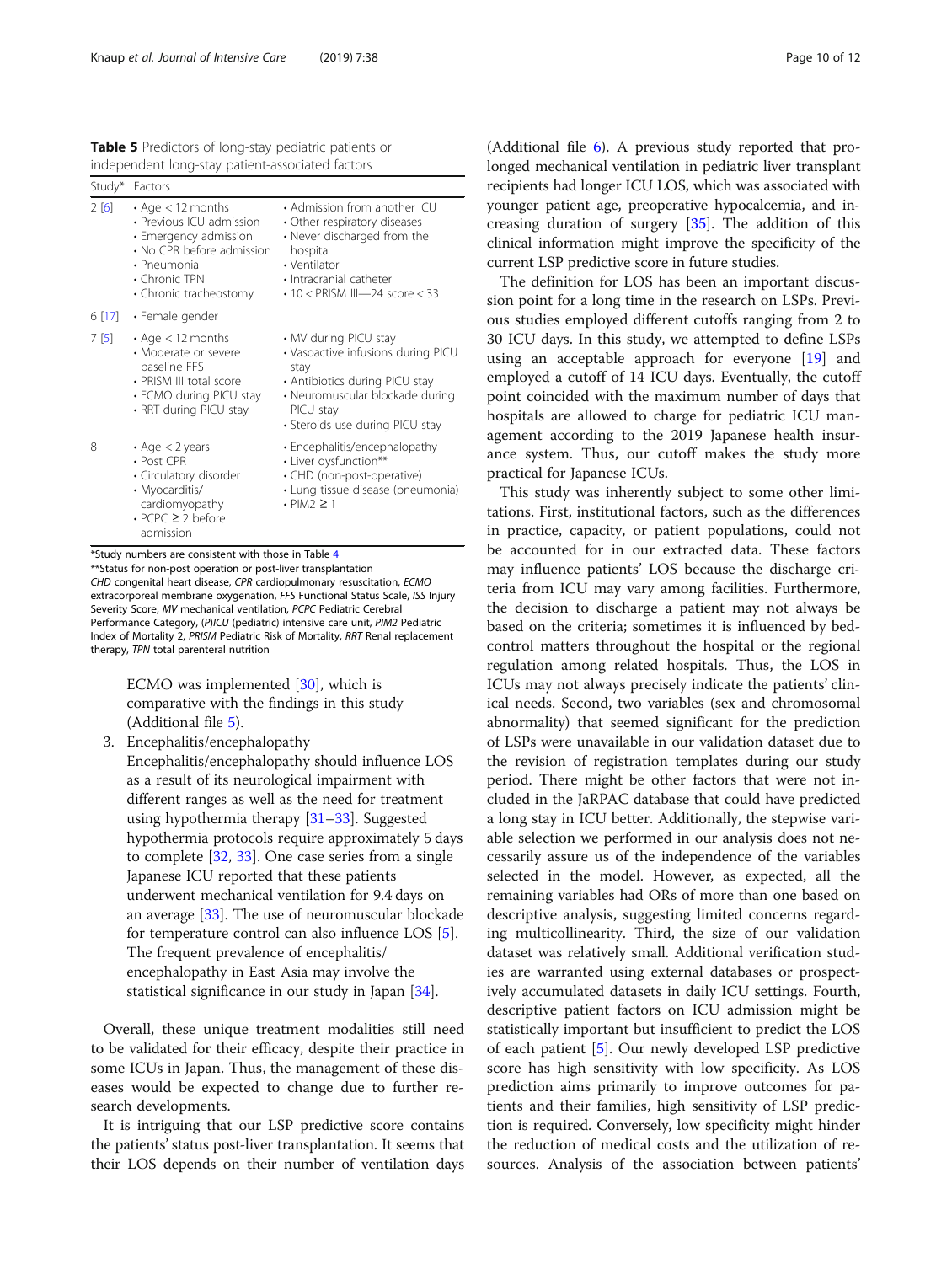<span id="page-10-0"></span>outcomes and medical costs or resource consumption in LSPs is warranted in future studies. Fifth, the JaRPAC's disease categories are registered based on the primary target disease upon admission, which suggest that our analysis might overlook the accompanied conditions (e.g., shock [circulatory disorder] with encephalitis/encephalopathy). Therefore, these viewpoints should be included in future verification studies. Additionally, technological and scientific innovations in ICU treatment could shorten the LOS. Thus, regular revisions would be necessary to accurately reflect the pediatric LSP population.

## Conclusions

Despite being a demographic minority, pediatric LSPs had high rates of bed utilization and mortality in Japanese ICUs. Our newly developed predictive scoring system may help to identify pediatric LSPs upon admission.

## Additional files

[Additional file 1:](https://doi.org/10.1186/s40560-019-0392-2) Japanese Registry of Pediatric Acute Care Disease Category. (DOCX 20 kb)

[Additional file 2:](https://doi.org/10.1186/s40560-019-0392-2) Distribution of PIM2 against patients' length of stay (LOS). PIM2 has a negligible correlation with patients' LOS in the entire study population  $(r = 0.20)$ . Dotted line indicates 15 days of LOS. Each red plot indicates a dead subject. Seven data points are outside the x-axis limits. (PPTX 455 kb)

[Additional file 3:](https://doi.org/10.1186/s40560-019-0392-2) Clinical outcomes of pediatric patients in Japanese intensive care units admitted with post-out-of-hospital cardiac pulmonary resuscitation status. (DOCX 16 kb)

[Additional file 4:](https://doi.org/10.1186/s40560-019-0392-2) Clinical outcomes of pediatric patients in Japanese intensive care units admitted for non-postoperative management of liver dysfunction. (DOCX 17 kb)

[Additional file 5:](https://doi.org/10.1186/s40560-019-0392-2) Clinical outcomes of pediatric patients in Japanese intensive care units with the diagnosis of myocarditis/cardiomyopathy. (DOCX 17 kb)

[Additional file 6:](https://doi.org/10.1186/s40560-019-0392-2) Clinical outcomes of pediatric patients in Japanese intensive care units primarily admitted for postoperative management of liver transplantation. (DOCX 21 kb)

#### Abbreviations

AUC: Area under the receiver operating characteristics curve; CPR: Cardiopulmonary resuscitation; ECMO: Extracorporeal membrane oxygenation; ICU: Intensive care unit; JaRPAC: The Japanese Registry of Pediatric Acute Care; LOS: Length of stay; LSP: Long-stay patient; MCS: Mechanical circulatory support; NCCHD: The National Center of Child Health and Development; OHCA: Out-of-hospital cardiac arrest; PCPC: Pediatric Cerebral Performance Category; PIM2: Pediatric Index of Mortality 2; SSP: Short-stay patient

## Acknowledgements

We thank the doctors and staff of all participating facilities for their effort in gathering data for JaRPAC. We also thank Dr. Shotaro Matsumoto for extracting the study data from the JaRPAC database.

### Authors' contributions

EK and NN conceived the study. EK, NN, and TY participated in the study design and analysis and prepared the draft of the manuscript. KT and HN encouraged EK to summarize the past similar studies, helped EK and NN in drafting the manuscript, and contributed to the review of the manuscript. HT and AN supervised the study and contributed to the review of the manuscript. All authors read and approved the final manuscript.

## Funding

Not applicable.

## Availability of data and materials

The data that support the findings of this study are available from JaRPAC, but restrictions apply to the availability of these data, which were used under permission for the current study, and are thus not publicly available. Data are however available from the authors upon reasonable request and with permission of the steering committee of JaRPAC.

#### Ethics approval and consent to participate

The coordinating office of JaRPAC is located at the NCCHD, Tokyo, Japan, where central approval was obtained from the ethical committee (EC). Obtaining local EC approval is also required in all hospitals to join the registry. According to the ethical guidelines for epidemiological studies by the Ministry of Health, Labor and Welfare (Japan), informed consent from participants for participating in the study can be waived because the registry collects only existing data and does not require any bio-samples from patients. However, each participating hospital discloses the information about this registry, which enables patients to opt out from the registry. The study was finally approved by the steering committee of JaRPAC, and anonymized data were provided for analysis by the JaRPAC office.

#### Consent for publication

Not applicable.

#### Competing interests

The authors declare that they have no competing interests.

#### Author details

<sup>1</sup>Department of Emergency, Critical Care and Disaster Medicine, Graduate School of Medicine, Dentistry and Pharmaceutical Sciences, Okayama University, Okayama, Japan. <sup>2</sup>Department of Pediatrics, Graduate School of Medicine, Dentistry and Pharmaceutical Sciences, Okayama University, Okayama, Japan. <sup>3</sup> Department of Pediatrics, Cedars-Sinai Medical Center, Los Angeles, USA. <sup>4</sup> Department of Human Ecology, Graduate School of Environmental and Life Science, Okayama University, Okayama, Japan.

## Received: 7 February 2019 Accepted: 16 July 2019 Published online: 29 July 2019

#### References

- 1. Williams TA, Ho KM, Dobb GJ, et al. Effect of length of stay in intensive care unit on hospital and long-term mortality of critically ill adult patients. Br J Anaesth. 2010;104:459–64.
- 2. Halpern NA, Pastores SM. Critical care medicine beds, use, occupancy, and costs in the United States: a methodological review. Crit Care Med. 2015;43: 2452–9.
- 3. Pollack MM, Wilkinson JD, Glass NL. Long-stay pediatric intensive care unit patients: outcome and resource utilization. Pediatrics. 1987;80:855–60.
- 4. Namachivayam SP, Alexander J, Slater A, et al. Five-year survival of children with chronic critical illness in Australia and New Zealand. Crit Care Med. 2015;43:1978–85.
- Pollack MM, Holubkov R, Reeder R, et al. PICU length of stay: factors associated with bed utilization and development of a benchmarking model. Pediatr Crit Care Med. 2018;19:196–203.
- 6. Marcin JP, Slonim AD, Pollack MM, Ruttimann UE. Long-stay patients in the pediatric intensive care unit. Crit Care Med. 2001;29:652–7.
- 7. Naghib S, van der Starre C, Gischler SJ, Joosten KF, Tibboel D. Mortality in very long-stay pediatric intensive care unit patients and incidence of withdrawal of treatment. Intensive Care Med. 2010;36:131–6.
- 8. Namachivayam P, Taylor A, Montague T, et al. Long-stay children in intensive care: long-term functional outcome and quality of life from a 20-yr institutional study. Pediatr Crit Care Med. 2012;13:520–8.
- 9. Brown KL, Ridout DA, Goldman AP, Hoskote A, Penny DJ. Risk factors for long intensive care unit stay after cardiopulmonary bypass in children. Crit Care Med. 2003;31:28–33.